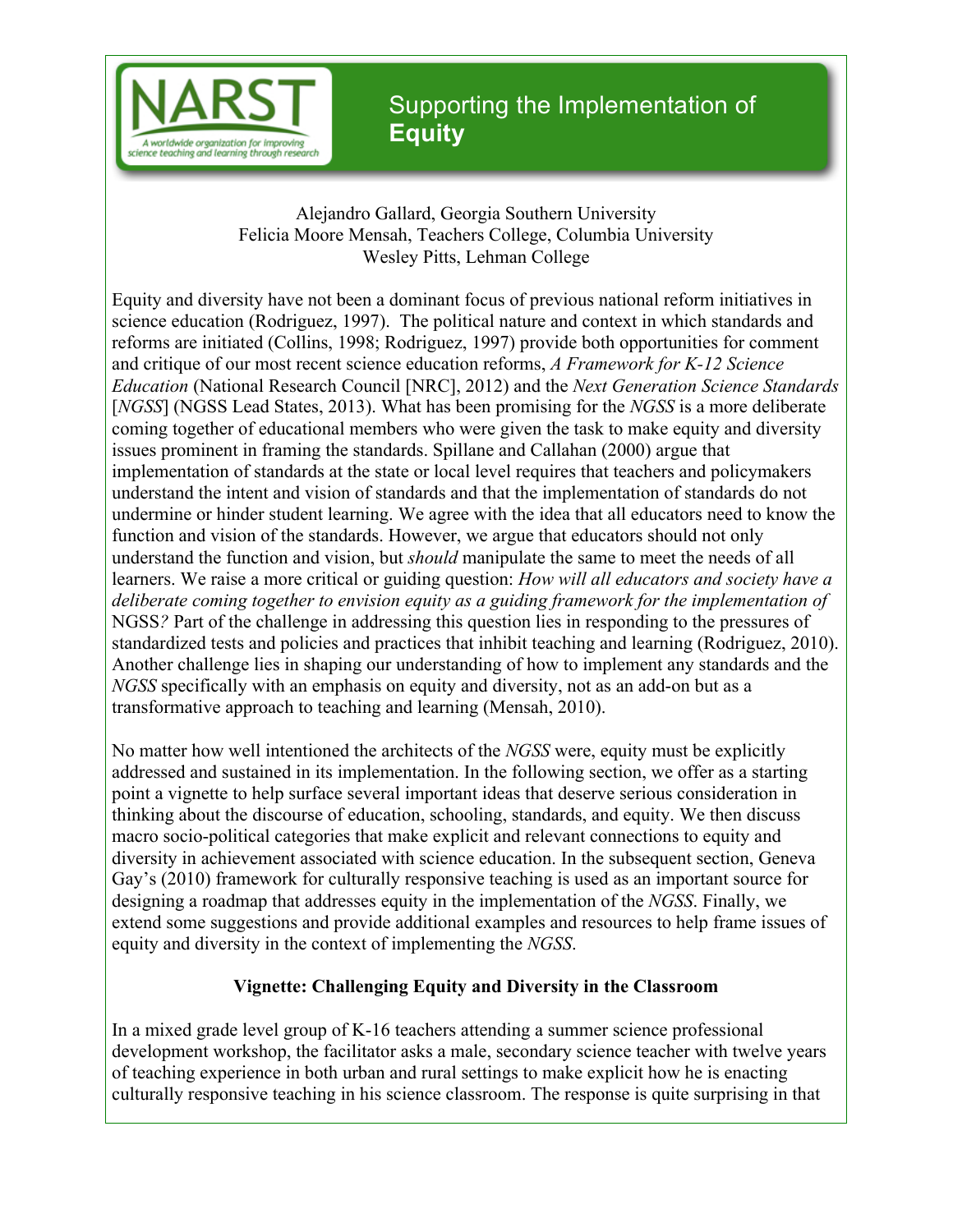*students in the same SES and ethnic backgrounds?"* the teacher says: *"The students in my chemistry class are all Jewish, from the same economic background, operating at very high levels of achievement and all aspiring for the same goals in*  life. How can I teach in a culturally responsive manner when I have all of the same type of

 *relevant teaching too."* Then a female middle grades teacher responded, *"Well, I've been teaching for seven years in an urban middle school, and the students in my 6-8 science classes are very diverse and I find it challenging to make science fun and interesting for them. I wonder how to enact culturally* 

 *can teach science when I didn't teach it at all last year."*  The other member of the group is an elementary teacher who also teaches in a local urban elementary school. She comments, *"This year as a third grade teacher, I will have more students than last year who are English Language Learners, and more of them will have IEPs, and I was told that we are losing our instructional coaches. We had a faculty member from the university who worked with our science coach last year, and I recall her talking about culturally responsive teaching in the first session she had with all of the teachers. She worked with a few of the classroom teachers, but I admit I didn't pay any attention and didn't invite her into my classroom because I really only have time to teach mathematics and literacy. I don't see how I* 

Finally, the last member of the group is a former scientist and now science teacher educator who teaches at a nearby university. He also serves as the student teacher coordinator and teaches an introductory course on Teaching in the Content Areas. He sits quietly but pensive. The facilitator asks him, "Dr. Raymond, how is your program preparing culturally responsive teachers?" He takes a few seconds, and then remarks, *"We have one person of color in our teacher education program. Perhaps she can do a workshop with our preservice teachers on culturally responsive teaching and teaching diverse students."* 

There are many issues that can be addressed in this vignette. First, we see the secondary science teacher who sees his classroom of students as a monolithic whole and negates how diversity influences his teaching and ability to create a classroom environment and curriculum that accounts for diversity; second, we have the middle school teacher who desires to make science engaging to her students, but she is unable to connect science and her students in relevant ways; third, we see an elementary teacher who finds it difficult to teach science due to pressures of accountability and thus emphasizes mathematics and literacy; and fourth, we have a university faculty member who nominates the only faculty member of color in his program to teach all preservice teachers about equity and diversity.

 *diversity?* How do we address it in science and within our particular contexts, and with our diversity in our teaching, learning, and curriculum? What supports are present in the *NGSS* to assist all teachers to teach in culturally responsive ways so that teachers meet the educational center on implementation of the *NGSS* with equity and diversity as theoretical and pedagogical Within the vignette and the experiences of the four teachers, there is a fundamental equity and diversity issue that is shared among them: *whose responsibility is it to address equity and*  particular student populations? What supports must be present to allow us to promote equity and science needs of all students? Our position and the ways in which we address these questions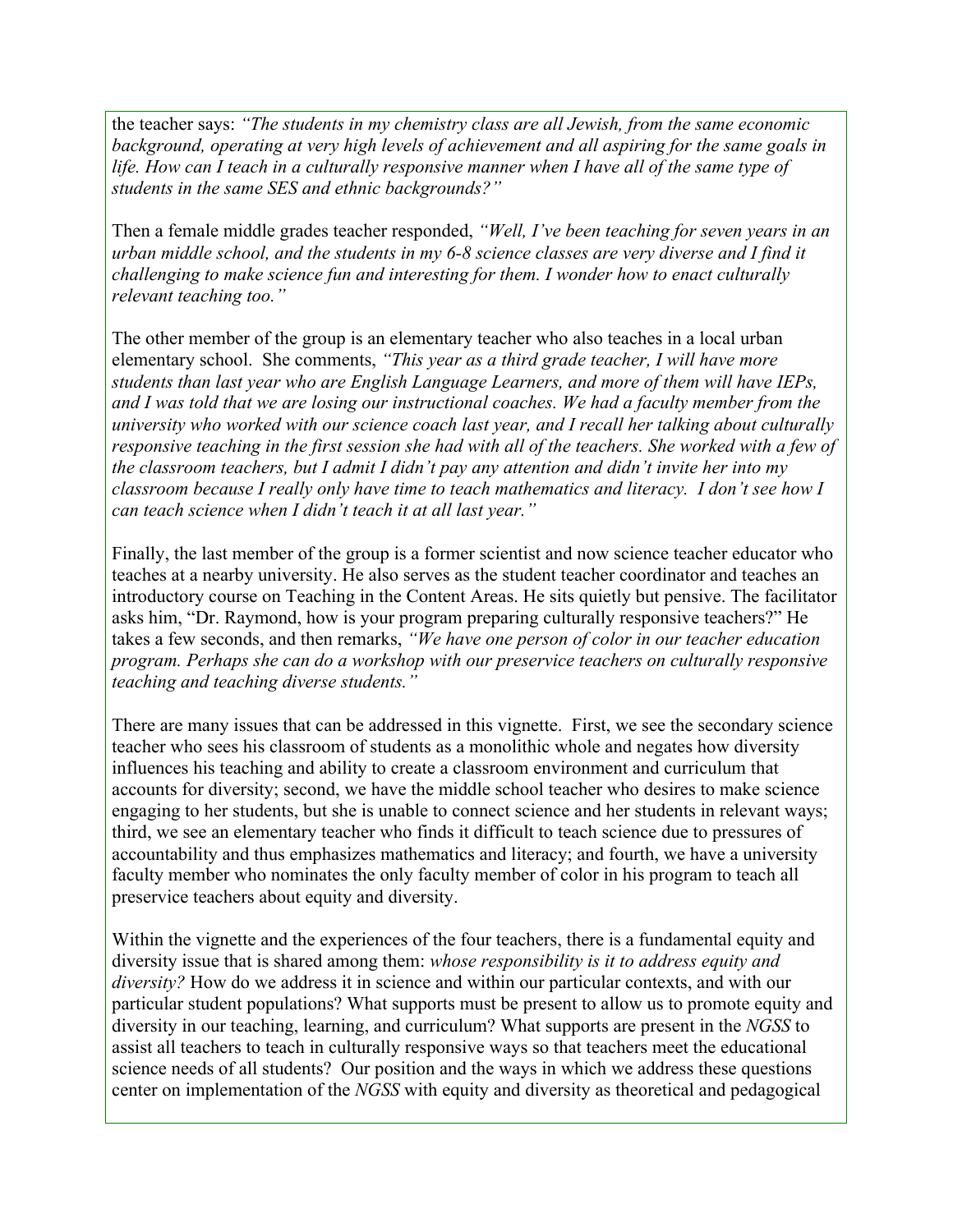foundations to science teaching. In this way, equity and diversity becomes a vision and goal for implementation.

## **(In)equity in Science Education and Achievement**

As we know, our schools are becoming more culturally, economically, and linguistically diverse, with achievement in education and science as primary areas for continued concern regarding equity and diversity. For example, between 1980 and 2008, the racial/ethnic composition of the United States shifted—the White population declined from 80 percent of the total population to 66 percent; the Hispanic population increased from 6 percent of the total to 15 percent; the Black population remained at about 12 percent; and the Asian/Pacific Islander population increased from less than 2 percent of the total population to 4 percent. In 2008, American Indians/Alaska Natives made up about 1 percent, and people of two or more races made up about 1 percent of the population (Aud, Fox, & KewalRamani, 2010). Furthermore, 48 percent of public school 4thgraders were eligible for free or reduced price lunches in 2009, including 77 percent of Hispanic, 74 percent of Black, 68 percent of American Indian/Alaska Native, 34 percent of Asian/Pacific Islander, and 29 percent of White 4th-graders (Aud, Fox, & KewalRamani, 2010).

The review of science education literature reveals several macro categories associated with equity and diversity: gender, socioeconomic status (SES), race, ethnicity, and diversity (Baker, 2002; Buccheri, Gürber, & Brühwiler, 2011; Clewell & Campbell, 2002; Darling-Hammond, 2007; Dentith, 2008). These macro issues of equity and diversity should be considered as contextual, mitigating factors that contribute science learning opportunities, resources in schools, and time to develop meaningful science education experiences, thus influencing achievement and future career opportunities for students of color in science (Kohlhaas, Lin, & Chu, 2010).

 Mensah, 2009). In addition, curriculum has limited and/or marginalized students from cultural Considering these trends, what can be done to reduce inequities in science education throughout the schooling experiences from early childhood to college and beyond for cultural groups? Studies have suggested that closing the equity gap in science education can begin in teacher education since preservice teachers' experiences with equity and diversity issues stem from their own experiences and limited opportunities for equity education (Ferreira & Patterson, 2010; groups, thus additions to curriculum should include their experiences, worldviews, learning styles, funds of knowledge, and/or interests, which may also help to reduce the equity gap (Carlone, Haun-Frank, & Webb, 2011).

Moreover, equity is not a singular moment in time, nor is it an individual endeavor. It takes an educational system and groups of individuals in this system. This includes the school administration and community, school partners, community agencies and families as well as curriculum developers and professional development facilitators to work toward, promote, and maintain a focus on equity. We have to make obvious as many contextually mitigating factors as possible during implementation of the *NGSS*. We assert that by identifying and addressing contextually mitigating factors for our particular context and students, we can begin to address equity issues, but we must also do this in a theoretically and pedagogically sound way.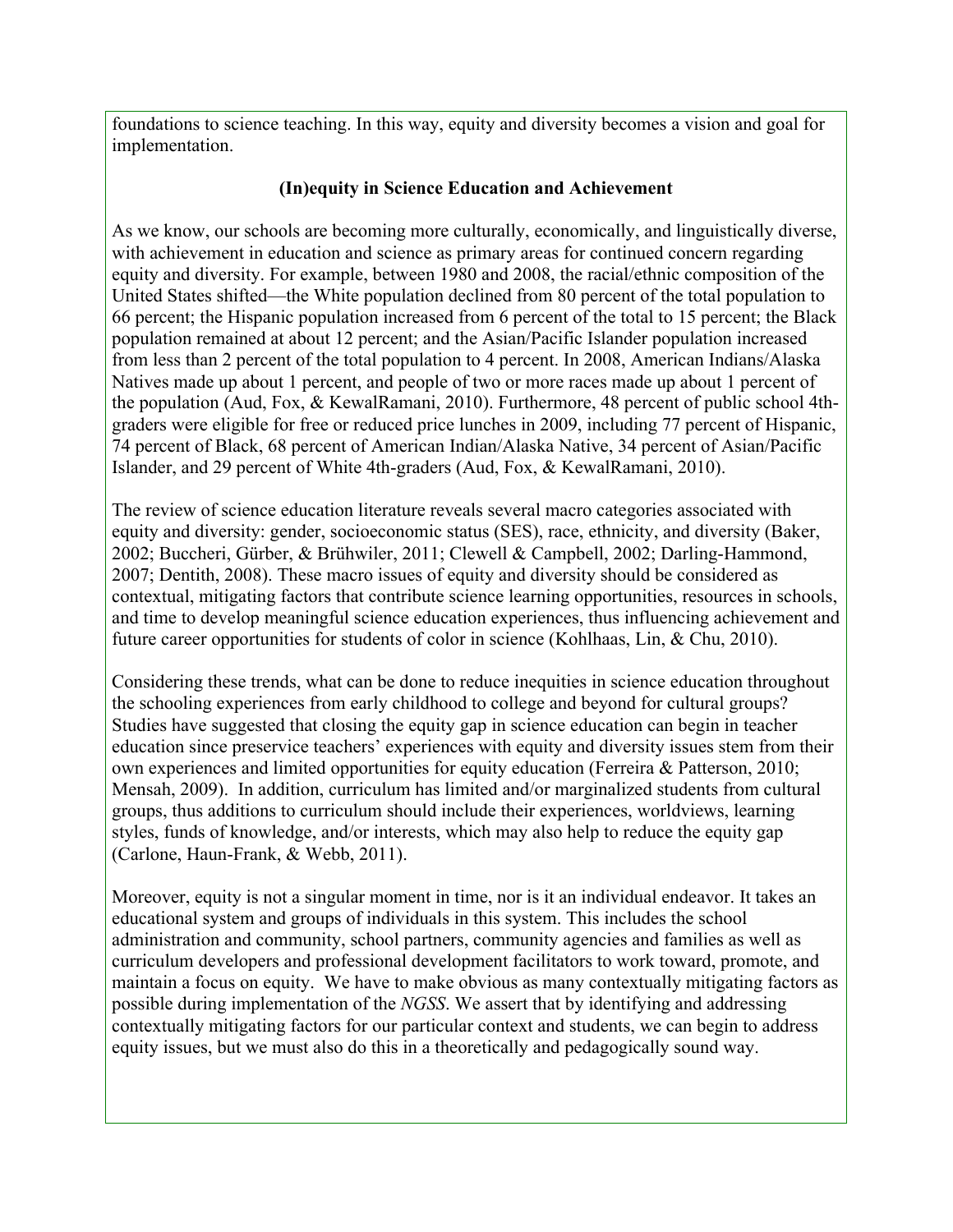## **Theoretical and Pedagogical Approach to Equity Implementation of the** *NGSS***: A Roadmap**

How can we build or offer a conceptual roadmap for equity via a systems approach that will guide the implementation process of the *NGSS*? A first step is to unearth the complex and critical contexts in which teachers and students live. This means that we have to gain a deeper understanding of our individual contexts. Each state and district, school and classroom differs ideologically because all individuals within the system interact with life in distinctive ways based upon personal and collective experiences, and still find ways of appropriating science in our particular contexts. Therefore, flexible and empowering policies must be in place to allow for creative and transformative approaches to implementation that considers the multiple, mitigating factors while making diversity and equity a goal and practice in our schools (Mensah, 2010). Thus, we ask educational stakeholders to take risks in how they implement the standards with equity and diversity goals firmly in mind, realizing implementation is contextualized.

We offer below some key points (among many more that we can propose) for inclusion and movement toward equity and diversity during implementation of the *NGSS*. These points are theoretically and pedagogically grounded in the literature on culturally responsive teaching (Gay, 2010). Furthermore, we offer an additional resource from the science education research and practice. But first, Gay (2009) explains that culturally responsive teaching is both routine and radical:

…routine because it does for Native American, Latino, Asian American, African American, and low-income students what traditional instructional ideologies and actions do for middle-class European Americans. That is, it filters curriculum content and teaching strategies through their cultural frames of reference to make the content more personally meaningful and easier to master. …radical because it makes explicit the previously implicit role of culture in teaching and learning, and it insists that educational institutions accept the legitimacy and viability of ethnic group cultures in improving learning outcomes. (pp. 24-25)

 roadmap during implementation of the *NGSS* with equity and diversity as a goal. In addition, these points may address the needs of the four teachers in the opening vignette: From Gay's framing of culturally responsive teaching, we offer three points for building a

- Recognize and value the multiple cultures, experiences, ways of knowing, and diverse languages that are represented by students in the science classroom; for example, in a two-year professional development program, teachers were able to identify cultural intersection points by matching science concepts to Native American cultural practices (Grimberg & Gummer, 2013).
- Take time to learn about the various interests and experiences that students have out-sideof school that can be brought into school science learning; for example, researchers explore how a school-day science and nutrition curriculum, *Choice, Control and Change (C3) Curriculum*, shaped student thinking, decision-making, and actions outside the science classroom and engaged students in activities focused on analyzing and changing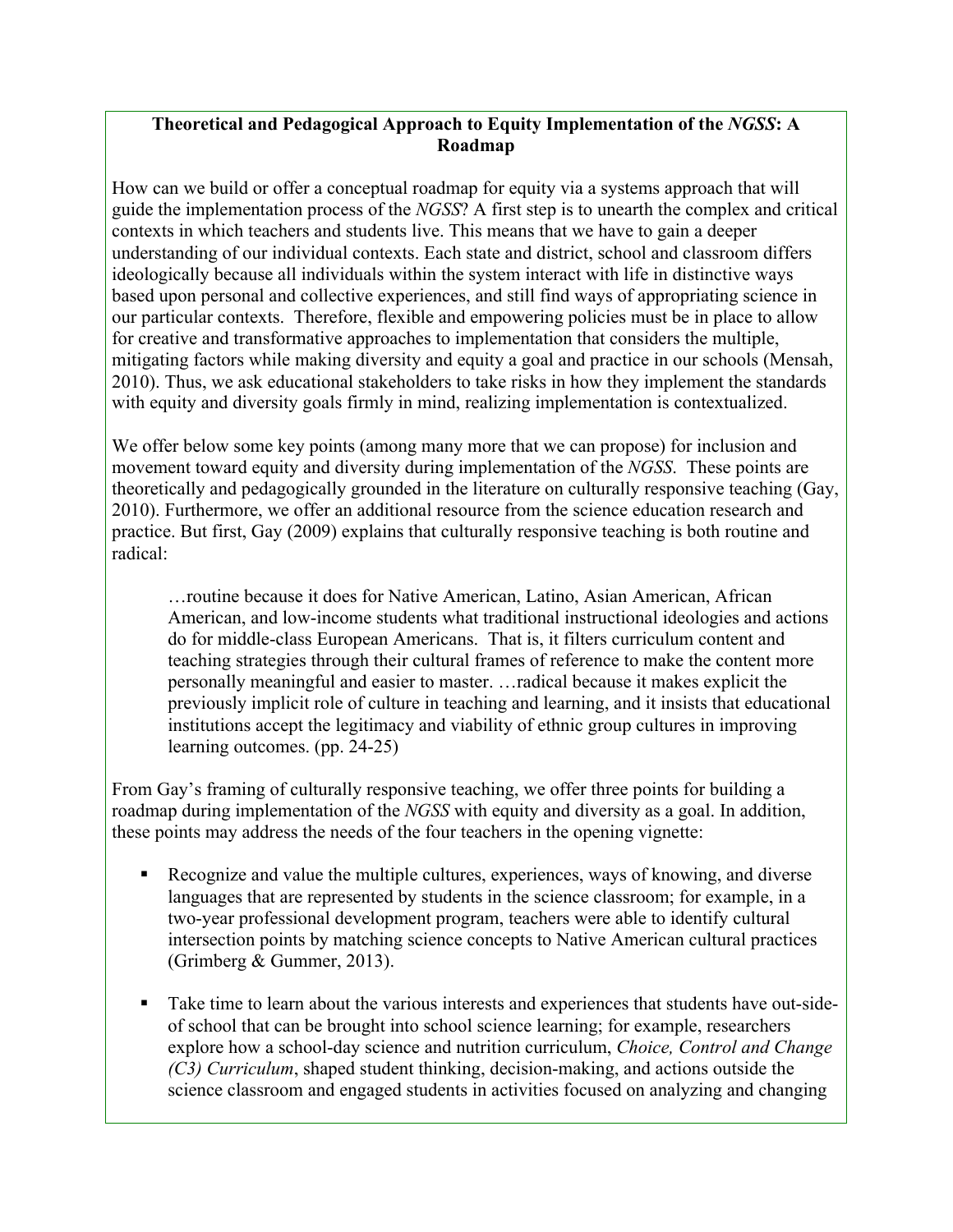their personal health choices (Mallya, Mensah, Contento, Koch, & Calabrese Barton, 2012).

§ Create a strong, supportive, and caring sense of community among many members of an educational system, including the preparation of teachers and faculty members, scientists and science educators, along with professional developers and curriculum writers to support not only science learning but also learning to teach in equitable and culturally responsive ways; for example, two science educators investigate two beginning secondary science teachers' efforts to learn to teach science in ways that build from and celebrate the ethnic, gender, linguistic, and academic diversity of their students (Bianchini, & Cavazos, 2007).

 context, though we often view context as the invisible elephant in the room. When context is not implementation of the *NGSS* to be deemed useful. We have to allow for boundary crossing and believe that a culturally responsive approach to the implementation of the *NGSS* will achieve this Standards by nature imply similarity and familiarity, but when standards are brought to the implementation level, they are heavily influenced by the contexts in which they reside. For example, how is a science teacher to capture and utilize the full range of language experiences in California, a state that mandates English only? Should students in Hawaii learn about the traditional four seasons in the same way students in North Carolina do, or how might urban high school students in Chicago find relevancy in learning about farming practices in Idaho or on an Indian reservation? It is critical to understand that within systems, there is no isolation from the addressed explicitly, equity issues are overlooked, and conversations about diversity in the science curriculum become only necessary for the poor, or students of color, or bilingual students. Issues of equity and context must be integrated in a wider systemic approach for the interdisciplinary connections into domains that make context and students from lower socioeconomic backgrounds, girls, students of cultural and linguistic diversity, and students in urban, suburban, and rural areas want to engage in science and see themselves in science. We goal.

 *NGSS*. The *NGSS* can either become a source of inspiration or a law of regulation, leaving us in a condition far worse than we were previously. Perhaps one way of looking at the *NGSS* and its Then, we must always be cognizant of macro and micro level influences during enactment of the implementation is to address the potential for meaningful interpretation as opposed to blind obedience. As long as there is wiggle room for states, school districts, schools, science teachers, and students to go beyond the minimum, we may indeed capture the spirit of standards aimed at improving teaching and learning for all students (Gallard & Gonzalez, 2013).

#### **Conclusion**

If we do not have a concrete vision, framework, or roadmap of how equity and diversity can be addressed theoretically and pedagogically to inform the implementation of the *NGSS*, then we continue to spend our time, as our children matriculate in the educational system, without making any significant educational progress in science achievement and inequities. Therefore, the four educators in the opening vignette need support and assistance to make equity and diversity an active part of their teaching. It is not the sole responsibility of teachers and faculty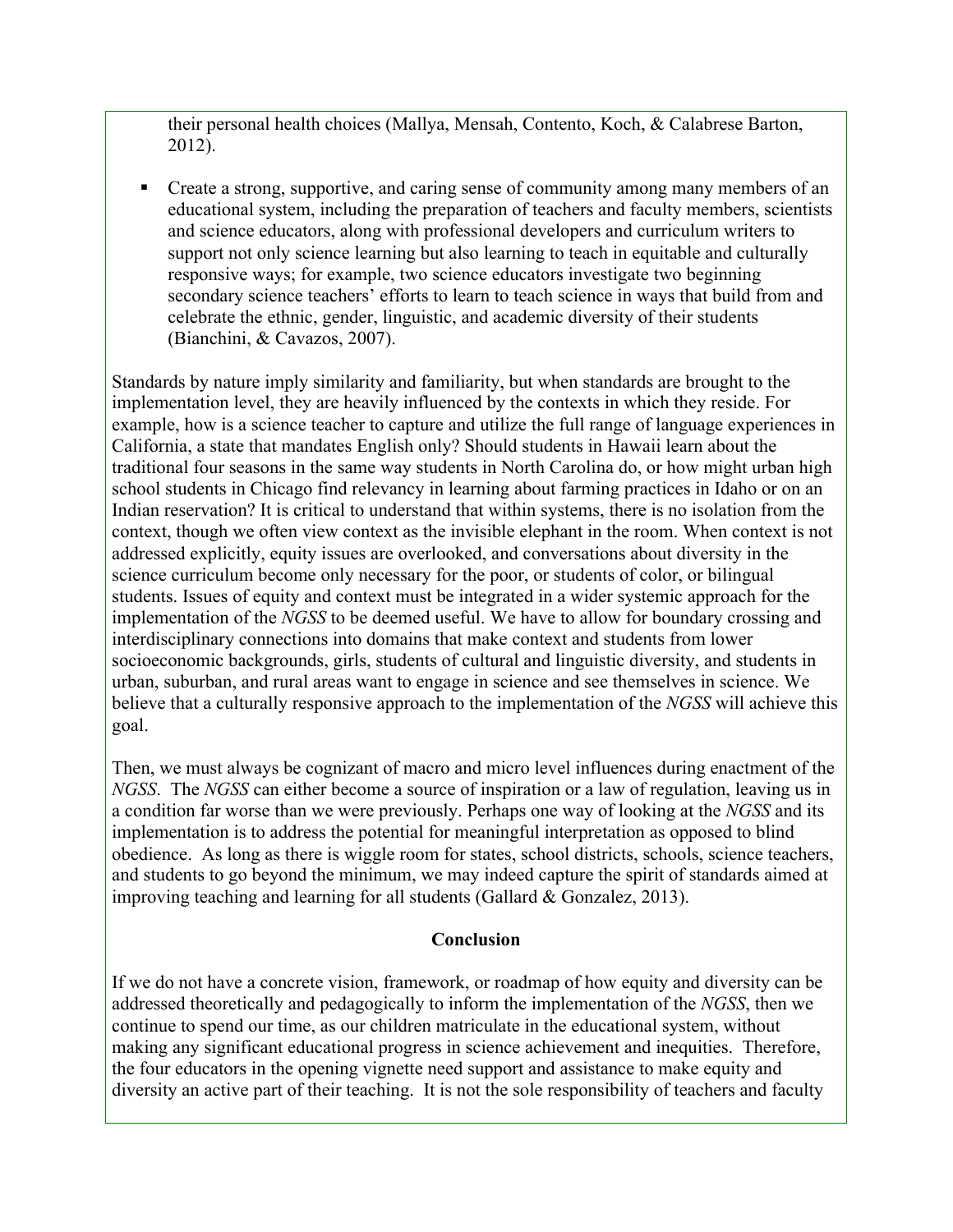for science learning for all students. So, simple implementation of the *NGSS* will not be sufficient or effective. Merely translating the *NGSS* into science curriculum, professional development, or teacher preparation programs, without explicit attention to equity will result in Consequently, for the many states and school districts who will implement the *NGSS*, we first step in implementation is to create a shared vision of equity for all. of color; it is a concerted effort of the whole educational system, to work toward a shared vision maintaining existing inequities and will not move us toward decreasing the science equity gap. encourage them to develop a working framework for equity—a roadmap that considers the variable, contextual, mitigating factors for their particular districts, goals, teachers, and students. This means utilizing cultural, material, and social resources to build a strong science program (Rivera Maulucci, 2010), and employing a culturally responsive approach to teaching and curriculum (Gay, 2010). Thus, unwavering support with institutions of higher education, community resources, and deeper relationships with families are highly encouraged. A critical

#### **References**

- Aud, S., Fox, M., & KewalRamani, A. (2010). Status and trends in the education of racial and ethnic groups (NCES 2010-015). U.S. Department of Education, National Center for Education Statistics. Washington, DC: U.S. Government Printing Office.
- Baker, D. (2002). Where is gender and equity in science education? *Journal of Research in Science Teaching, 39*(8), 659-663.
- Bianchini, J.A., & Cavazos, L.M. (2007). Learning from students, inquiry into practice, and participation in professional communities: Beginning teachers' uneven progress toward equitable science teaching. *Journal of Research in Science Teaching, 44*(4), 586-612.
- Blickenstaff, J. C. (2005). Women and science careers: Leaky pipeline or gender filter? *Gender and Education, 17*(4), 369-386.
- Buccheri, G., Gürber, N. A., & Brühwiler, C. (2011). The impact of gender on interest in science topics and the choice of scientific and technical vocations. International Journal of *Science Education, 33*(1), 159-178.
- Carlone, H. B., Haun-Frank, J., & Webb, A. (2011). Assessing equity beyond knowledge-and skills-based outcomes: A comparative ethnography of two fourth-grade reform-based science classrooms. *Journal of Research in Science Teaching, 48*(5), 459-485.
- Clewell, B. C., & Campbell, P. B. (2002). Taking stock: Where we've been, where we are, where we're going. *Journal of Women and Minorities in Science and Engineering, 8*, 255-284.
- Darling-Hammond, L. (2010). The flat earth and education: How America's commitment to equity will determine our future. *Educational Researcher, 36*(6), 318-334.
- Dentith, A. (2008). Smart girls, hard-working girls but not yet self-assured girls: The limits of gender equity politics. *Canadian Journal of Education, 31*(1), 145-166.
- Ferreira, M. M., & Patterson, C. M. (2011). Improving equity through a science enrichment program. Advancing Women in Leadership, 31, 119-124.
- Gallard, M. A., & Gonzalez, R. (2013). The use of de jure to maintain a de facto status quo. *Cultural Studies in Science Education, 8(*4), 991-996.
- Gay, G. (2010). *Culturally responsive teaching: Theory, research, and practice*. New York, NY: Teachers College Press.
- Grimberg, B.I., & Gummer, E. (2013). Teaching science from cultural points of intersection. *Journal of Research in Science Teaching*, *50*(2), 12-32.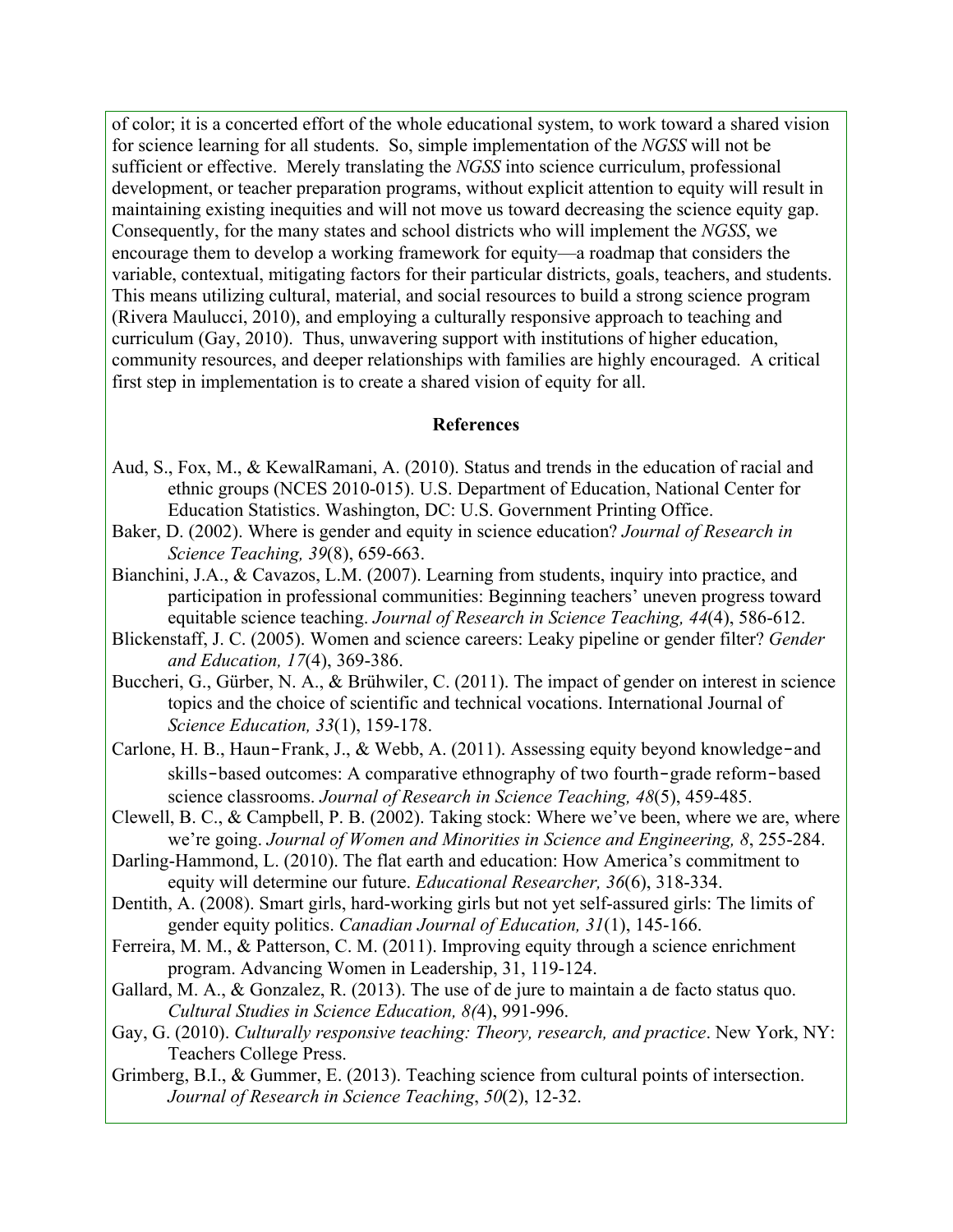- Kohlhaas, K., Lin, H., & Chu, K. (2010). Science equity in third grade. *Elementary School Journal*, *110*(3), 393-408.
- Lee, O. (1999). Equity implications based on the conceptions of science achievement in major reform documents. *Review of Educational Research*, *69*(1), 83-115.
- Mallya, A., Mensah, F.M., Contento, I.R., Koch, P.A., & Calabrese Barton, A. (2012). Extending science beyond the classroom door: Learning from students' experiences with Choice, Control, and Change (C3) Curriculum. *Journal of Research in Science Teaching, 49(2)*, 244-269.
- *Journal of Research in Science Teaching*, *46(*9), 1041-1066. Mensah, F.M. (2009). Confronting assumptions, biases, and stereotypes in preservice teachers' conceptualizations of science teaching and diversity through the use of book club.
- Mensah, F.M. (2010). Toward the mark of empowering policies in elementary school science programs and teacher professional development. *Cultural Studies of Science Education*, *5*(4), 977-983.
- NGSS Lead States (2013). *Next Generation Science Standards: For States, By States*. Washington, DC: The National Academies Press.
- Rivera Maulucci, M.S. (2010). Resisting the marginalization of science in an urban school: Coactivating social, cultural, material, and strategic resources. *Journal of Research in Science Teaching*, *47*(7), 840-860.
- Rodriguez, A.J. (1997). The dangerous discourse of invisibility: A critique of the National Research Council's National Science Education Standards. *Journal of Research in Science Teaching*, *34*(1), 19-37.
- Rodriguez, A.J. (2010). Exposing the impact of opp(reg)ressive policies on teacher development and on student learning. *Cultural Studies of Science Education*, *5*(4), 923-940.
- Spillane, J.P., & Callahan, K.A. (2000). Implementing state standards for science education: What district policy makers make of the hoopla. *Journal of Research in Science Teaching*, *37*(5), 401-425.

#### **Additional Resources**

 This list of additional resources introduces activities that are developed within a culturally responsive or multicultural framework.

- Atwater, M. M. (2010). Multicultural science education and curriculum materials. *Science Activities*, *47*(4), 103-108.
- Edmonds, L. M. (2009). Challenges and solutions for ELLs. *Science Teacher*, *76*(3), 30-33.
- Howard, G. R. (2006). *We can't teach what we don't know: White teachers, multiracial schools*. New York, NY: Teachers College Press.
- Ladson-Billings, G. (1995). But that's just good teaching! The case for culturally relevant pedagogy. *Theory into Practice*, 34(3), 159-165.
- Ladson-Billings, G. (2001). *Crossing over to Canaan: The journey of new teachers in diverse classrooms*. San Francisco, CA: Jossey-Bass Inc.
- Mensah, F. M. (2010). Who do I look like? Diversity in self, gamily, and others. *Science Activities*, *47*(4), 125-132.
- Mensah, F.M. (2011). A case for culturally relevant teaching in science education and lessons learned for teacher education. *The Journal of Negro Education, 80*(3), 296-309.